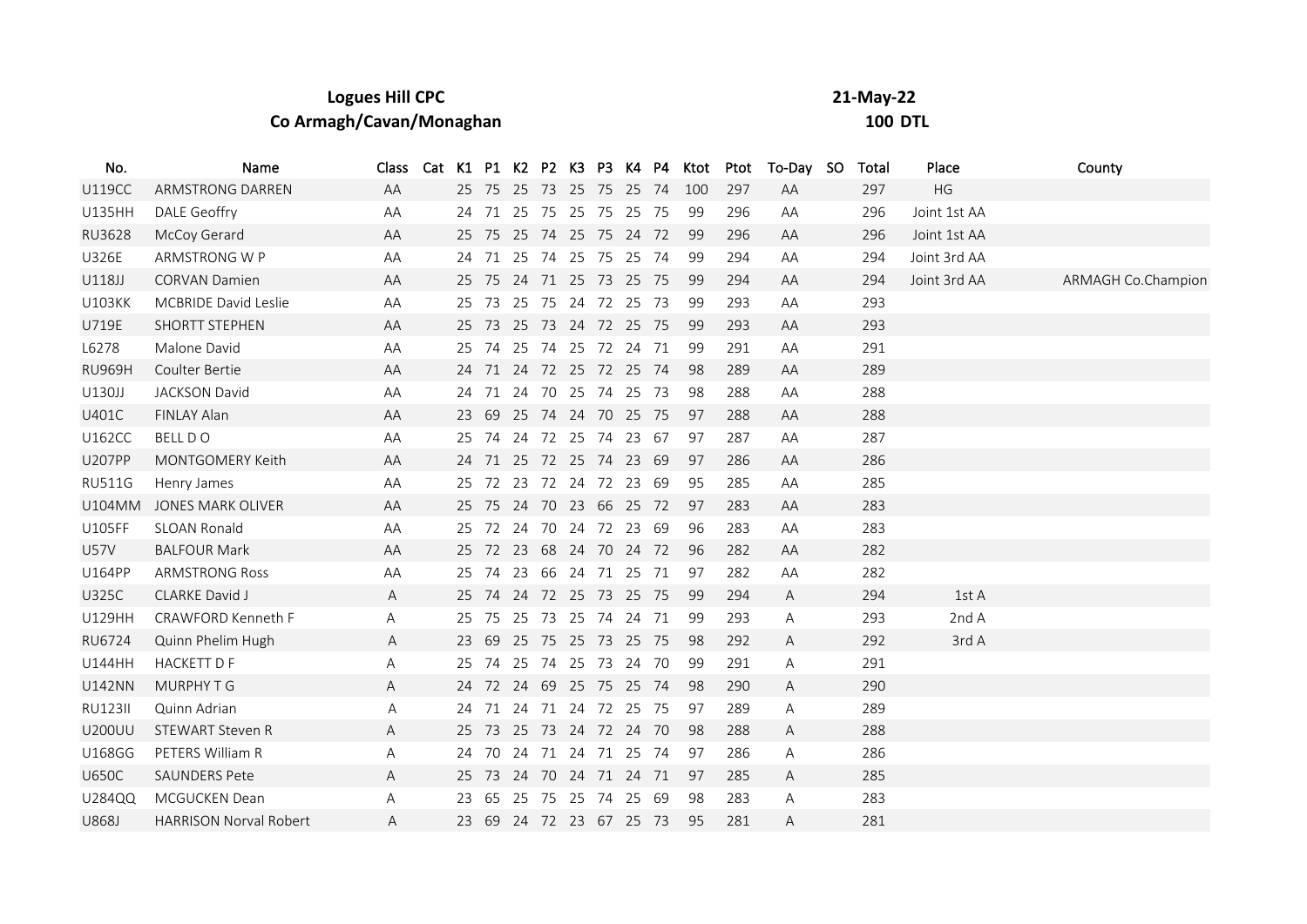| <b>U308UU</b> | NOBLE Steven C G            | A | 24 |             |                   |  | 70 23 67 25 72 24 71    | 96 | 280 | A            | 280 |       |                   |
|---------------|-----------------------------|---|----|-------------|-------------------|--|-------------------------|----|-----|--------------|-----|-------|-------------------|
| U425J         | CAMPBELL Robin William      | Α |    |             |                   |  | 25 73 22 63 25 73 24 70 | 96 | 279 | A            | 279 |       |                   |
| U182FF        | <b>GRAHAM Raymond</b>       | Α |    |             |                   |  | 25 72 23 67 25 74 22 65 | 95 | 278 | Α            | 278 |       |                   |
| U168PP        | <b>SMYTH Terence G</b>      | A |    |             |                   |  | 23 68 24 68 25 74 23 68 | 95 | 278 | A            | 278 |       |                   |
| U203X         | WILLIAMSON Ivan             | Α |    |             |                   |  | 25 73 24 70 22 66 23 69 | 94 | 278 | Α            | 278 |       |                   |
| U14500        | MCCAULEY Timothy            | A |    |             |                   |  | 21 60 25 74 24 69 25 74 | 95 | 277 | A            | 277 |       |                   |
| U221QQ        | <b>DERBY IAN</b>            | Α |    |             |                   |  | 22 66 22 66 24 71 25 74 | 93 | 277 | $\mathsf{A}$ | 277 |       |                   |
| U473Y         | ARMSTRONG J C               | Α |    |             |                   |  | 24 70 22 66 23 67 25 74 | 94 | 277 | A            | 277 |       |                   |
| U3168         | DICK RS                     | Α |    |             |                   |  | 23 69 22 64 24 72 24 71 | 93 | 276 | A            | 276 |       |                   |
| <b>U867A</b>  | <b>ERVINE Hugh</b>          | Α |    |             |                   |  | 24 69 24 71 24 71 22 65 | 94 | 276 | $\mathsf{A}$ | 276 |       |                   |
| U579M         | SMYTH JP                    | Α | 23 |             |                   |  | 69 22 66 23 67 24 71    | 92 | 273 | Α            | 273 |       |                   |
| <b>U160HH</b> | <b>ROBINSON David R</b>     | Α | 23 |             |                   |  | 68 23 67 22 64 24 71    | 92 | 270 | Α            | 270 |       |                   |
| EE99378       | COX L                       | Α |    |             |                   |  | 22 63 18 53 23 67 23 66 | 86 | 249 | Α            | 249 |       |                   |
| U146DD        | McILMALE Gerard             | Α |    | 24 69 23 65 |                   |  |                         | 47 | 134 | A            |     |       |                   |
| U643F         | DAVIDSON David              | Α |    |             | 25 72 24 72 23 66 |  |                         | 72 | 210 | Α            |     |       |                   |
| <b>U220UU</b> | <b>CONAUGHTY Gary</b>       | B |    |             |                   |  | 25 73 25 75 23 68 25 74 | 98 | 290 | B            | 290 | 1st B |                   |
| <b>U148PP</b> | HADDEN M                    | B |    |             |                   |  | 25 74 24 72 23 68 24 71 | 96 | 285 | B            | 285 | 2ndB  |                   |
| <b>U145MM</b> | MAMOUZELLOS John            | B |    |             |                   |  | 22 66 23 69 25 75 24 71 | 94 | 281 | B            | 281 | 3rd B |                   |
| <b>U102MM</b> | MCQUILLAN DERMOT            | B | 25 |             |                   |  | 74 25 75 22 63 23 68    | 95 | 280 | B            | 280 |       |                   |
| <b>U113VV</b> | <b>BREADY Ryan William</b>  | B |    |             |                   |  | 23 68 25 74 24 72 22 65 | 94 | 279 | B            | 279 |       |                   |
| U598Z         | <b>JOHNSTON Robert</b>      | B |    |             |                   |  | 24 70 24 71 23 68 24 70 | 95 | 279 | B            | 279 |       | CAVAN Co.Champion |
| <b>U588M</b>  | McALINDEN Leo B             | B |    |             |                   |  | 24 70 21 61 24 71 25 74 | 94 | 276 | B            | 276 |       |                   |
| U909J         | FERGUSON Neville            | B | 24 |             |                   |  | 71 20 60 25 74 23 69    | 92 | 274 | B            | 274 |       |                   |
| U144VV        | FERGUSON William            | B |    |             |                   |  | 23 66 24 71 23 66 24 70 | 94 | 273 | B            | 273 |       |                   |
| RU11887       | <b>Bleeks Dermot</b>        |   | 24 |             |                   |  | 70 22 65 22 66 24 70    | 92 | 271 | B            | 271 |       |                   |
| <b>U582M</b>  | POLAND <sub>M</sub>         | B | 23 |             |                   |  | 68 20 60 24 72 24 70    | 91 | 270 | B            | 270 |       |                   |
| U731R         | KNOX Robert Henry Alexander | B | 23 |             |                   |  | 68 22 64 23 66 24 72    | 92 | 270 | B            | 270 |       |                   |
| <b>U137EE</b> | MILLER Angela               | B |    |             |                   |  | 23 67 23 68 23 66 23 67 | 92 | 268 | B            | 268 |       |                   |
| RU11572       | Rooney Frank                | B | 24 |             |                   |  | 69 21 58 23 67 23 66    | 91 | 260 | B            | 260 |       |                   |
| L464          | Walsh Maura                 | B | 23 |             |                   |  | 66 22 63 24 69 21 61    | 90 | 259 | B            | 259 |       |                   |
| U561E         | PATTERSON A                 | B |    |             |                   |  | 22 63 21 61 23 67 23 67 | 89 | 258 | B            | 258 |       |                   |
| <b>U135GG</b> | FOOT T                      | B |    |             |                   |  | 22 65 21 61 21 60 22 64 | 86 | 250 | B            | 250 |       |                   |
| U6379         | <b>BALFOUR V</b>            | B |    |             |                   |  | 22 66 20 57 20 58 22 64 | 84 | 245 | B            | 245 |       |                   |